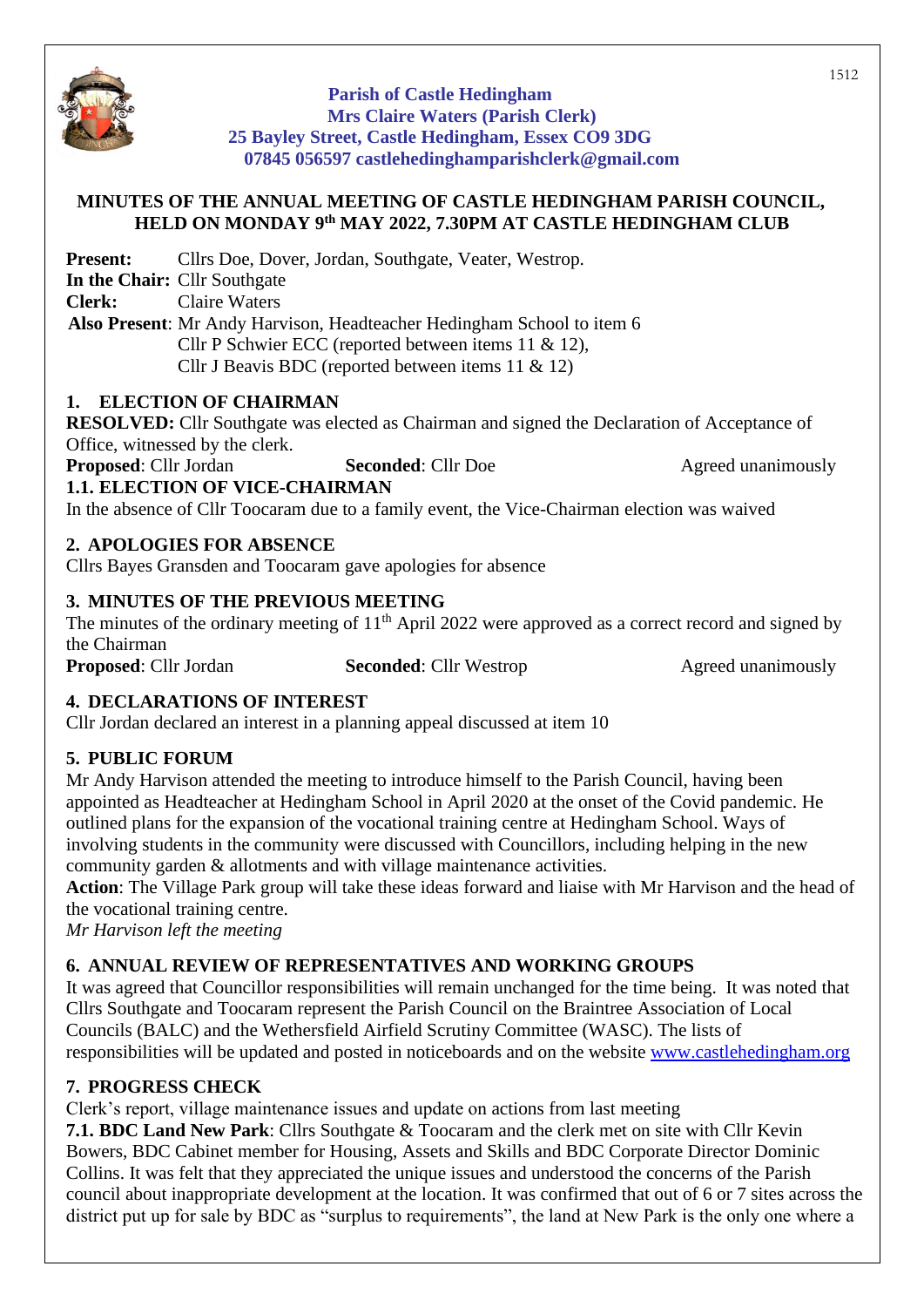sale has not been progressed, although offers were received. Cllr Bayes had met with Hedinghams Heritage Society to review their online application for English Heritage listing of the site, but due to absence was unable to report to the meeting. A letter from the Parish Council is requeted in support of the application. It was agreed that while support in principle was given at the April Parish Council meeting, Councillors need to see the details of the application before a formal letter of support can be approved. **Action:** Clerk to follow up with Cllr Bayes to obtain the details of the application

**7.2. Village Hall Trustees:** The clerk had received one expression of interest from a volunteer to join the trustees of Castle Hedingham Village Hall. Anyone who can support the Village Hall by becoming a trustee please contact Julie Matthews Village Hall Secretary and Trustee on 07757 859944

**7.3. Castle Hedingham Cemetery:** The morning of Friday June 10<sup>th</sup> was suggested for a working party to help with a cemetery spring clean. The clerk will check everyone's availability.

**7.4. St Nicholas Churchyard trees:** the clerk reported that a tree planning application had been submitted on behalf of the Parish Council for felling of a conifer which is endangering a listed building and pruning of the trees along the Church Lane boundary to keep the branches clear of telephone and power lines, as well as pruning of the yews at the Falcon Square entrance which are protected by a TPO.

# **8. HIGHWAYS & PUBLIC RIGHTS OF WAY**

Update on Highways & Footpath issues and any new problems to report.

**8.1. Noticeboard St James St**: An Essex Highways public notice is displayed in the Village Shop window, the public consultation period runs till  $23<sup>rd</sup>$  May.

**8.2. Flower Planters St James St**: An Essex Highways licence application has been submitted. These galvanised steel planters will be donated and looked after by the Village Shop and volunteers

**8.3. Closure of St James St**: Parish Council approval of the temporary closure of St James Street for the Platinum Jubilee Street party on Sunday 5<sup>th</sup> June was agreed, and has been confirmed with BDC.

**8.4. Sudbury Rd**: A pothole has been reported to Essex Highways and is being scheduled for repair **8.5. Station Road footpath**: Overhanging vegetation narrowing the footpath will be dealt with as soon as possible.

# **9. REPORTS**

**9.1. Police/PCSO/Neighbourhood Watch**. Police reports have been circulated to Councillors.

*Cllr Schwier arrived and reported after item 11 due to attendance at other meetings*

**9.2. Essex CC report**. Cllr Schwier had sent a written annual report. He also reported on: Tree planting: Working with collaborative partners on tree and hedge planting, Essex County Council have far exceeded their targets by planting 37,000 trees in 2020-21 and 104,000 in 2021-22

Solar Together Scheme: now in its' 3<sup>rd</sup> year, this scheme had to close early due to a huge response. It is being extended in the future to small businesses across Essex as well as residential properties. In answer to a question from the Chairman, Cllr Schwier confirmed that action on improving eligibility for listed properties and conservation areas is expected shortly from Government in the Energy Bill White Paper. Primary School admissions: Across the county 89% of applications achieved their first choice school, and all applications were processed online

ECC 2022-23 Housing Strategy: 1000 homes are planned across Essex for older and disabled residents, built to a high standard and energy efficient.

Ukraine refugee youth centre: Has opened in Braintree, he will send details to the clerk. *Cllr Schwier left the meeting after his report*

**9.3. Braintree DC reports**: Cllr H Johnson BDC apologised for absence

*Cllr Beavis arrived and reported after item 11 due to attendance at other meetings*

SWAP (Stop Wethersfield Airfield Prisons) had made a presentation at the Sible Hedingham meeting that evening. She also reported that they were making peaceful protests at Braintree District Council. She reminded Councillors that as a member of the Braintree Planning Committee she cannot express a view and must remain impartial to enable her to take part in the decision making on any planning application that is submitted.

Braintree Local Plan: this is now held up at the Planning Inspectorate which means the district is still vulnerable to speculative development. Cllr Beavis led on the rejection of two large housing developments at the last Braintree Planning committee meeting.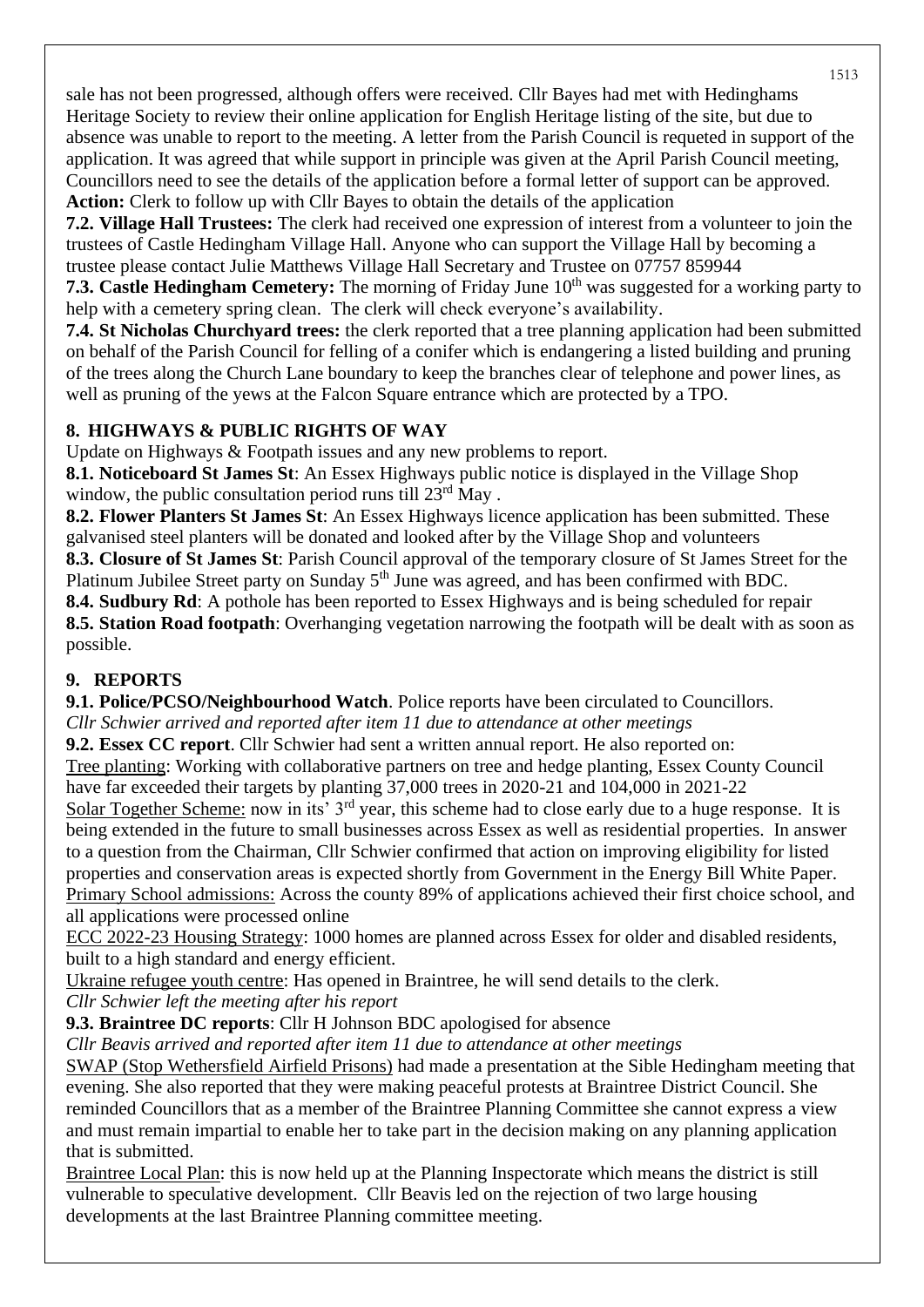Ukraine refugees: A large hosting meeting took place recently and she was very impressed at how joined up the support network is, including helping children get their needs met. She wanted to record a special thank you to Revd Liz Paxton and her husband Gary for the exceptional work they have done. Hedinghams Medical Centre: she led on this at the recent Braintree Planning committee meeting and is pleased it gained unanimous support. Parking is still an issue and One Medical have been asked to continue looking for solutions. It was disappointing that a meeting with Neil Jones, Senior Planner at BDC was cancelled at the last minute, as Cllr Beavis feels it is vital that communication with the parishes is continued and that Castle Hedingham is represented. The clerk reminded Cllr Beavis and Parish Councillors that due to errors in the initial consultations, Castle Hedingham had not been informed or involved at the early stages and is still keen to attend meetings to represent the parish. **Action**: Cllr Beavis will find information about alternative transport options to the Medical Centre for residents of Castle Hedingham and bring to the Annual Parish Assembly on Thursday 19<sup>th</sup> May to share. **Action**: In response to a request from the Chairman, Cllr Beavis will ask again for Braintree District Council to contact the owners of the old timber yard at Station Road which is in a poor state of repair. *Cllr Beavis left the meeting after her report*

#### **10. PLANNING**

*Applications received:*

**22/00929/NMA** Non-Material Amendment to permission 19/00486/FUL granted 17.10.2019 for: Change of use of barn and 2 no holiday lets to form 1 no (C3) dwelling, including extension, alterations and improvement of existing vehicular access. Amendments would allow: -Changes to the internal arrangements and alterations to the approved fenestrations with additional extension to the south-east corner of the existing barn

Rosemary Barn Rushley Green CO9 3AJ *Notification only, no comment required*

**22/01190/LBC & 22/01189/HH** Renovation works to end of terrace property including replacement of existing windows; insertion of new window to first floor side elevation to existing aperture; removal of external paint and replacement with limewash finish; removal of lower section of chimney breast to kitchen area; removal of section of internal ground floor wall and integration of existing storage cupboard; decoration of external fixtures and general repairs to chimney stack and valley gutters. 1 Church Lane CO9 3DA *No objections*

**22/01128/LBC** Replacement of the staircase from 1st to 2nd floor and the addition of a shower enclosure at 2nd floor 12 Pye Corner CO9 3DF *No objections*

*Cllr Jordan declared an interest and left the meeting Planning Appeal:* Planning Inspectorate Ref: APP/Z1510/W/21/3289300 **21/01985/FUL** Erection of 1 No. 2 bedroom cottage. Land East of Church Lane *The original response will be submitted to the planning inspector Cllr Jordan re-joined the meeting*

## *Applications determined*

**22/00563/FUL** Erection of 1 No. two storey 4 bedroom dwelling house, detached double garage and gardens Land Adjacent 13 Bayley Street *Application REFUSED* 

**22/00929/NMA** Non-Material Amendment to permission 19/00486/FUL granted 17.10.2019 for: Change of use of barn and 2 no holiday lets to form 1 no (C3) dwelling, including extension, alterations and improvement of existing vehicular access. Amendments would allow: -Changes to the internal arrangements and alterations to the approved fenestrations with additional extension to the south-east corner of the existing barn

Rosemary Barn Rushley Green CO9 3AJ *Application REFUSED*

**22/00300/LBC & 22/00299/FUL** Conversion of single storey barn to form 1 No. 3 bedroom dwelling Nunnery Farm Barn Nunnery Farm, Nunnery Street *Application REFUSED*

1514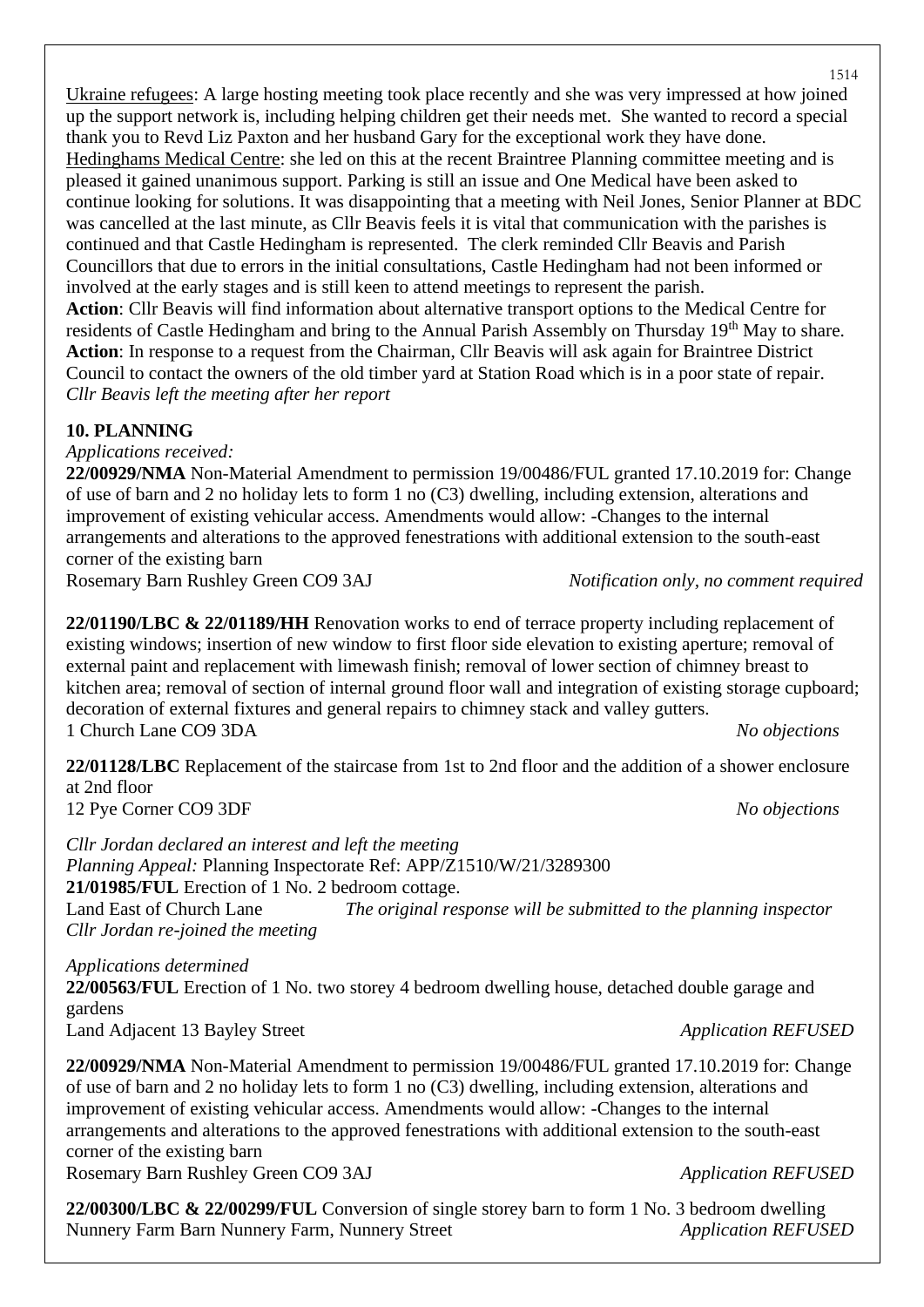#### **11. FINANCE**

**11.1.** The monthly payments were approved for authorisation by two Councillors. The monthly bank reconciliation was checked and signed by Cllr Dover

**Proposed**: Cllr Southgate **Seconded**: Cllr Jordan Agreed unanimously **11.2.** The Annual Governance Statement was approved and signed by the Chairman & clerk **Proposed:** Cllr Dover **Seconded:** Cllr Veater Agreed unanimously **11.3.** The Annual Accounts & Accounting Statements were approved and signed by the Chairman & clerk **Proposed:** Cllr Doe **Seconded:** Cllr Westrop Agreed unanimously

| $May-22$ | <b>Payments in Month</b>   | <b>Details</b>                      | <b>Amount</b> |
|----------|----------------------------|-------------------------------------|---------------|
| DD       | <b>Bulb</b>                | <b>Electricity Toilets</b>          | £15.22        |
| DD       | Invoco (GOCARDLESS)        | Portable telephone number           | £1.19         |
| DD       | <b>Open Spaces Society</b> | <b>Annual Subscription</b>          | £45.00        |
| B/P      | <b>E</b> C Waters          | Home as Office May                  | £75.00        |
| B/P      | E C Waters                 | Clerk Expenses April 11th - May 9th | £16.06        |
| B/P      | A&J Lighting               | Monthly Charge May                  | £11.40        |
| B/P      | CH Club                    | May meeting                         | £20.00        |
| B/P      | <b>BDC</b>                 | <b>Rates Pump House</b>             | £5.00         |
| B/P      | Hedingham School           | Printing Cemetery noticeboard       | £2.00         |
| B/P      | Hedingham School           | Printing Jubilee flyers/posters     | £34.70        |
| B/P      | Janitorial Direct          | Cleaning supplies, public toilets   | £26.75        |
| B/P      | P M Smith                  | Payroll Year end and P60s           | £24.00        |
| B/P      | M D Landscapes             | <b>Grass cutting April</b>          | £1,202.40     |
| B/P      | Cllr Will Dover            | Telegraph pole for Jubilee Beacon   | £40.00        |
|          |                            | <b>TOTAL</b> in month               | £1,518.72     |

| $May-22$              | <b>Receipts in Month</b>     | <b>Details</b>                         | Amount        |
|-----------------------|------------------------------|----------------------------------------|---------------|
|                       | <b>NONE</b>                  |                                        |               |
| <b>TOTAL</b> in month |                              |                                        | £0.00         |
| Apr-22                | <b>Payments in Month</b>     | <b>Details</b>                         | <b>Amount</b> |
| DD                    | nPower                       | <b>Electricity New Park</b>            | Not known     |
| <b>DD</b>             | <b>Bulb</b>                  | <b>Electricity Toilets</b>             | £17.72        |
| <b>DD</b>             | Invoco (GOCARDLESS)          | Portable telephone number              | £1.19         |
| DD                    | <b>B&amp;CE</b> Holdings     | Peoples Pension                        | £122.62       |
| B/P                   | <b>Staff</b>                 | <b>Salaries</b>                        | £1,601.10     |
| B/P                   | <b>HMRC</b>                  | Tax/NI March month 12                  | £448.83       |
| B/P                   | <b>EC</b> Waters             | Home as Office April                   | £75.00        |
| B/P                   | E C Waters                   | Clerk Expenses March 14th - April 11th | £16.06        |
| B/P                   | A&J Lighting                 | Monthly Charge April                   | £11.40        |
| B/P                   | CH Club                      | April meeting                          | £20.00        |
| B/P                   | <b>BDC</b>                   | <b>Rates Pump House</b>                | £5.00         |
| B/P                   | <b>EALC</b>                  | <b>EALC/NALC Affiliation Fees</b>      | £357.12       |
| B/P                   | <b>BALC</b>                  | <b>BALC</b> Affiliation Fee            | £40.00        |
| B/P                   | P M Smith                    | Payroll Jan/Feb/March 2022             | £48.00        |
| B/P                   | M D Landscapes               | <b>Grass cutting March</b>             | £1,202.40     |
| B/P                   | <b>Graham Nicholl</b>        | Fallen Tree branch St Nicholas Church  | £375.00       |
| B/P                   | <b>Darkins Supply Stores</b> | Cemetery Noticeboard materials         | £119.98       |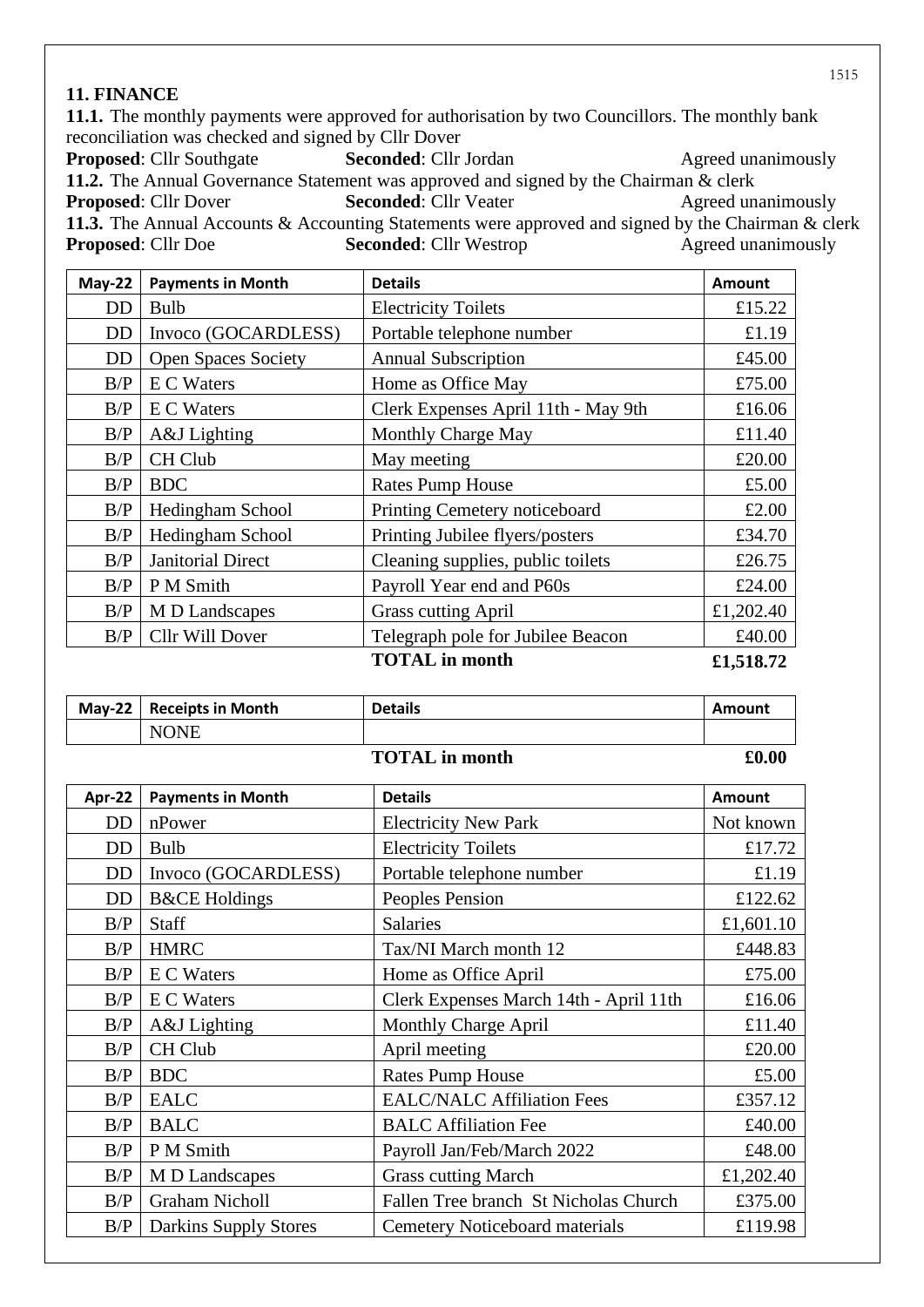#### **TOTAL in month £4,461.42**

|                                                                                           | Apr-22 Receipts in Month | <b>Details</b>         | <b>Amount</b> |  |
|-------------------------------------------------------------------------------------------|--------------------------|------------------------|---------------|--|
| $28$ -Apr   BDC                                                                           |                          | Precept 1st instalment | £15,251.00    |  |
|                                                                                           |                          | <b>TOTAL</b> in month  | £15,251.00    |  |
| <b>Accounts balances at 9th May 2022</b>                                                  |                          |                        |               |  |
| $\mathbf{r}$ , and $\mathbf{r}$ , and $\mathbf{r}$ , and $\mathbf{r}$<br>$0.25 \pm 0.025$ |                          |                        |               |  |

|                             | £70,561.28 |
|-----------------------------|------------|
| Cambridge & Counties 95 day | £34,915.63 |
| Unity Trust Deposit account | £10,473.10 |
| Unity Trust Current account | £25,172.55 |

## **12. VILLAGE PARK**

**12.1. Community Garden/Allotment** The clerk met with the selected contractor on Tuesday 3rd May, he will submit a revised quote reflecting changes requested, and propose a start date for the work.

**12.2. Tree Planting:** Consideration of Platinum Jubilee Oak and any further sponsored trees required for planting in Autumn 2022. Three donors were identified as top of the list for autumn tree planting. Cllr Jordan will check availability at King & Co and the precautions being taken about oak moth infestation.

#### **13. PLATINUM JUBILEE CELEBRATIONS 2ND – 5 TH JUNE 2022**

Cllrs Doe, Dover and Westrop reported on the final preparations and arrangements for the Jubilee events. Flyers were distributed with the May Parish Magazines to all houses in the village.

- Thursday 2nd June, 5pm to 7.30pm at the Village Park with bar, BBQ and giant paella and ice cream or bring your own picnic. Competition judging 6pm - Design a Crown and Junk Model a Castle. Beacon lighting ceremony 7pm
- Sunday 5<sup>th</sup> June, 1pm Throne Race from Nunnery Bridge
- Sunday  $5<sup>th</sup>$  June,  $1.30 2<sub>pm</sub>$  St Nicholas Church Service
- Sunday 5<sup>th</sup> June, 2-5pm, St James Street party. Bring your own chair and picnic. Handbags and hats encouraged. Pudding competition

All competitions and events information is available at Castle Hedingham Village Shop.

## **14. WETHERSFIELD PRISON PROPOSALS**

Cllr Southgate gave an update from the recent meeting of WASC (Wethersfield Airfield Scrutiny Committee). The April WASC update will be put on the website [www.castlehedingham.org.](www.castlehedingham.org)

A request from the Fields Association SWAP (Stop Wethersfield Airfield Prisons) campaign to purchase and display a banner was not approved. The Chairman of WASC and the Chairman of SWAP have been invited to the Annual Parish Assembly on Thursday May 19<sup>th</sup> to make a short presentation to residents of Castle Hedingham outlining their campaigns.

## **15. CORRESPONDENCE TO NOTE**

**Community 360 Loneliness Awareness Week Road Show** will visit the Memorial Hall, Church Lane on Tuesday June 14th from1.30pm to 3.00pm. The aim of the Road Show is to engage with as many people as possible who may suffer from isolation & loneliness in order to point them to agencies and clubs who can help them. Jayne Laken our United in Kind facilitator plans to attend.

## **16. AGENDA ITEMS FOR NEXT MEETING**

## **17. NEXT MEETING**

| Monday 13th June 2022        | 7.30 <sub>pm</sub> | <b>Ordinary Parish Council</b> | <b>Castle Hedingham Club</b> |
|------------------------------|--------------------|--------------------------------|------------------------------|
| The meeting closed at 9.25pm |                    |                                |                              |

1516